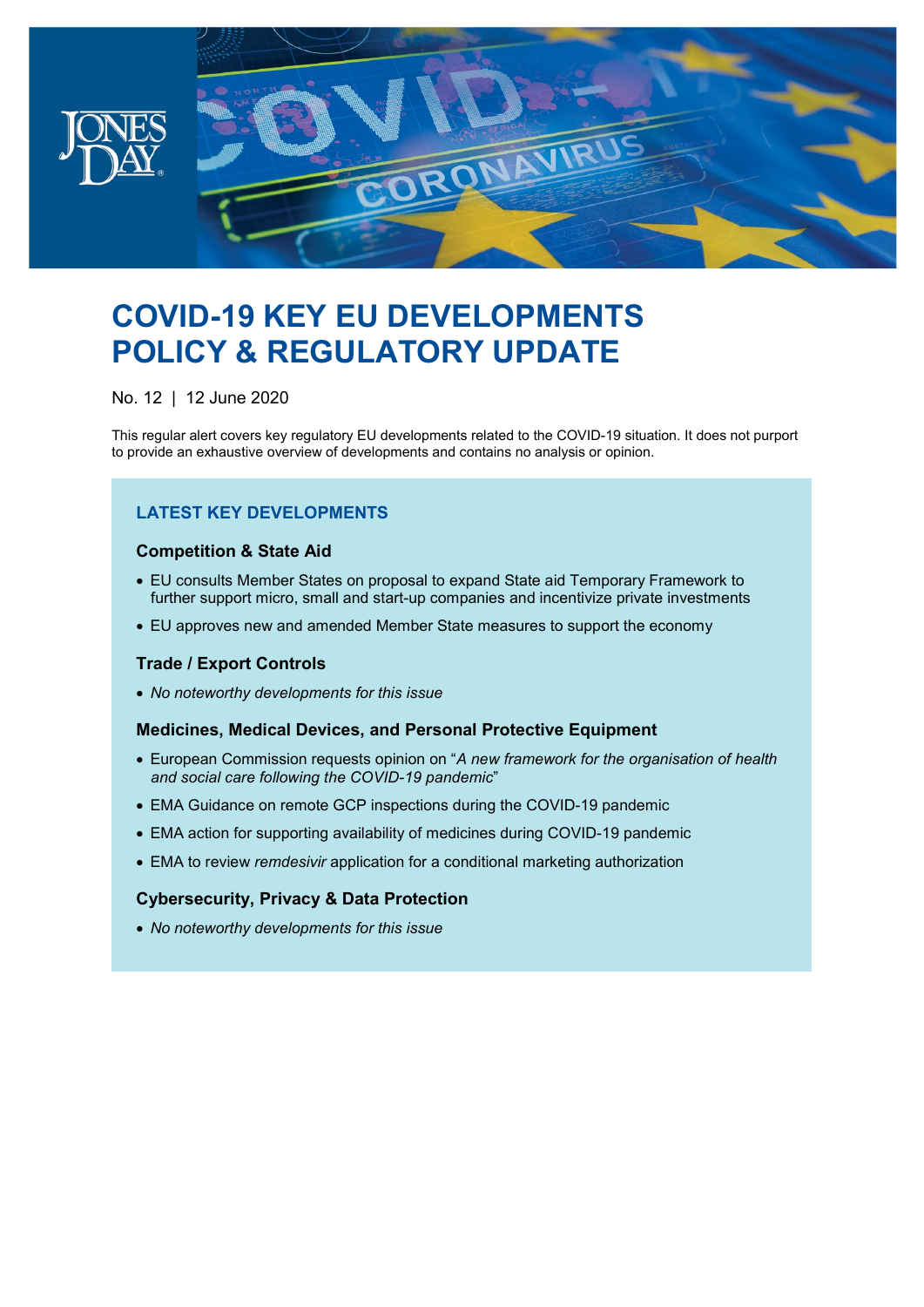# **COMPETITION & STATE AID**

# **State Aid**

| <b>EU</b> consults<br><b>Member States on</b><br>proposal to<br>expand State aid<br><b>Temporary</b><br><b>Framework to</b><br>further support<br>micro, small and<br>start-up<br>companies and<br>incentivize private<br>investments (see<br>here) | On 12 June 2020, the European Commission sent a draft proposal for                                                                                                                                                                                                                                                                                                                                              |
|-----------------------------------------------------------------------------------------------------------------------------------------------------------------------------------------------------------------------------------------------------|-----------------------------------------------------------------------------------------------------------------------------------------------------------------------------------------------------------------------------------------------------------------------------------------------------------------------------------------------------------------------------------------------------------------|
|                                                                                                                                                                                                                                                     | Member State consultation to extend the scope of the State aid Temporary<br>Framework. In particular, the European Commission proposes to:                                                                                                                                                                                                                                                                      |
|                                                                                                                                                                                                                                                     | Enable Member States to support certain micro and small enterprises,<br>(i)<br>including start-ups that were already in difficulty before 31 December<br>2019. The proposed amendment would apply to all micro and small<br>companies, unless such companies are in insolvency proceedings, have<br>received rescue aid that remains unrepaid, or are subject to a<br>restructuring plan under State aid rules. |
|                                                                                                                                                                                                                                                     | (ii) Adapt the conditions for recapitalization measures under the Temporary<br>Framework where private investors contribute to the capital increase of<br>companies together with the State. Notably, the proposed changes<br>would:                                                                                                                                                                            |
|                                                                                                                                                                                                                                                     | allow companies with an existing State shareholding to raise capital<br>similar to private companies, whilst maintaining the same<br>safeguards to preserve effective competition in the Single Market,<br>and                                                                                                                                                                                                  |
|                                                                                                                                                                                                                                                     | encourage capital injections with significant private participation in<br>private companies as well, limiting the need for State aid and the<br>risk of competition distortions.                                                                                                                                                                                                                                |
| <b>EU approves new</b><br>and amended<br><b>Member State</b><br>measures to<br>support the<br>economy (see                                                                                                                                          | Since the onset of the coronavirus outbreak, the European Commission has<br>adopted a significant number of State aid measures under Article 107(2)b,<br>Article 107(3)b and under the Temporary Framework.                                                                                                                                                                                                     |
|                                                                                                                                                                                                                                                     | The most recent measures adopted to support the economy and companies<br>affected by coronavirus outbreak include:                                                                                                                                                                                                                                                                                              |
|                                                                                                                                                                                                                                                     |                                                                                                                                                                                                                                                                                                                                                                                                                 |
| here)                                                                                                                                                                                                                                               | €3.7 billion Swedish scheme to compensate companies for damages<br>$\bullet$<br>suffered due to coronavirus outbreak                                                                                                                                                                                                                                                                                            |
|                                                                                                                                                                                                                                                     | €286 million Finnish measure to recapitalise Finnair<br>$\bullet$                                                                                                                                                                                                                                                                                                                                               |
|                                                                                                                                                                                                                                                     | €1.2 billion Portuguese urgent liquidity support to TAP<br>$\bullet$                                                                                                                                                                                                                                                                                                                                            |
|                                                                                                                                                                                                                                                     | €30.5 million Lithuanian scheme to support bovine animal and milk<br>producers affected by the coronavirus outbreak                                                                                                                                                                                                                                                                                             |
|                                                                                                                                                                                                                                                     | €155 million Hungarian "umbrella" direct grant scheme to support the<br>$\bullet$<br>economy in the coronavirus outbreak                                                                                                                                                                                                                                                                                        |
|                                                                                                                                                                                                                                                     | €33 million Cypriot scheme deferring payment of VAT to support<br>$\bullet$<br>companies affected by coronavirus outbreak                                                                                                                                                                                                                                                                                       |
|                                                                                                                                                                                                                                                     | Polish recapitalisation scheme to enable up to $\epsilon$ 1.65 billion of capital<br>$\bullet$<br>support to SMEs and large enterprises affected by the coronavirus<br>outbreak                                                                                                                                                                                                                                 |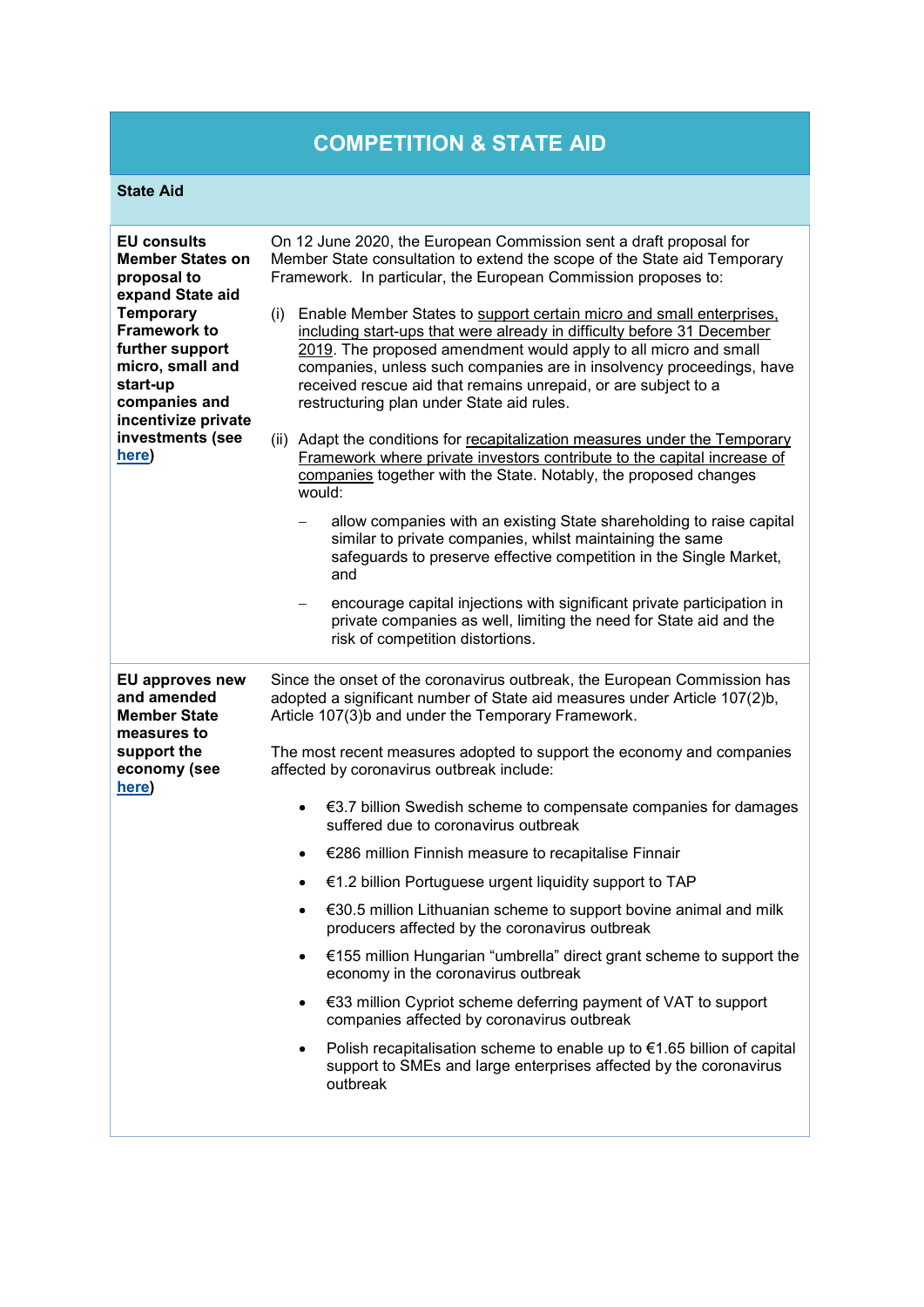| <b>MEDICINES, MEDICAL DEVICES,</b> |
|------------------------------------|
| AND PERSONAL PROTECTIVE EQUIPMENT  |

| <b>European</b><br><b>Commission</b><br>requests opinion<br>on "A new<br>framework for the<br>organisation of<br>health and social<br>care following the<br>COVID-19<br>pandemic" (see<br>here) | On 10 June 2020, the European Commission (Commission) requested the<br>Expert Panel on Effective Ways of Investing in Health to provide an opinion on<br>"A new framework for the organisation of health and social care following the<br>COVID-19 pandemic" (Opinion).                                                                                                                                                                                                                            |
|-------------------------------------------------------------------------------------------------------------------------------------------------------------------------------------------------|----------------------------------------------------------------------------------------------------------------------------------------------------------------------------------------------------------------------------------------------------------------------------------------------------------------------------------------------------------------------------------------------------------------------------------------------------------------------------------------------------|
|                                                                                                                                                                                                 | The Expert Panel is an interdisciplinary and independent group established by<br>the Commission to provide non-binding advice on matters related to healthcare<br>systems aimed at supporting the Directorate-General for Health and Food<br>Safety. It gathers 17 experts appointed for 3 years from December 2019,<br>following an open call for applications addressed to independent scientists with<br>over 10 years of professional and multi-disciplinary experience in the health<br>area. |
|                                                                                                                                                                                                 | In the context of the COVID-19 pandemic, the Commission requested the<br>Expert Panel to provide an analysis and issue recommendations on:                                                                                                                                                                                                                                                                                                                                                         |
|                                                                                                                                                                                                 | (i) building blocks for improving care organization and criteria to be used for a<br>continuous evaluation of the appropriateness of service delivery capacity of<br>primary care, outpatient specialist and hospital/social care;                                                                                                                                                                                                                                                                 |
|                                                                                                                                                                                                 | (ii) the elements and conditions for capacity building in primary care, outpatient<br>specialist and hospital/social care to strengthen overall robustness against<br>unpredictable events;                                                                                                                                                                                                                                                                                                        |
|                                                                                                                                                                                                 | (iii) sustaining healthcare for vulnerable patient groups with urgent needs for<br>care; and                                                                                                                                                                                                                                                                                                                                                                                                       |
|                                                                                                                                                                                                 | (iv) criteria, methodologies and models to resilience-test health systems for<br>unpredictable high-pressure scenarios.                                                                                                                                                                                                                                                                                                                                                                            |
|                                                                                                                                                                                                 | The Opinion is due by November 2020.                                                                                                                                                                                                                                                                                                                                                                                                                                                               |
| <b>EMA Guidance on</b><br>remote GCP<br>inspections during<br>the COVID-19<br>pandemic (see<br>here)                                                                                            | On 10 June 2020, the European Medicines Agency (EMA) issued Guidance<br>on remote good clinical practice (GCP) inspections during the COVID-19<br>pandemic (Guidance).                                                                                                                                                                                                                                                                                                                             |
|                                                                                                                                                                                                 | The Guidance is the first in a series of EMA documents published on remote<br>inspections for verifying compliance with EU and international standards during<br>the pandemic.                                                                                                                                                                                                                                                                                                                     |
|                                                                                                                                                                                                 | It outlines requirements and specificities of GCP inspections. The Guidance<br>highlights that, even during this pandemic, the inspection team should always<br>perform a case-by-case assessment of whether a remote GCP inspection is<br>considered appropriate, although remote inspections of investigator sites are<br>not feasible.                                                                                                                                                          |
|                                                                                                                                                                                                 | The Guidance also provides recommendations on the actual conducting of<br>remote inspections, once considered feasible. The Guidance emphasizes that<br>inspectors must be able to review the electronic trial master file, audit trails,<br>activity logs, metadata, as well as access to electronic case report form<br>systems.                                                                                                                                                                 |
| <b>EMA action for</b><br>supporting<br>availability of<br>medicines during                                                                                                                      | On 8 June 2020, the EMA published the results of the meeting on 3 June 2020<br>of the EU Executive Steering Group on Shortages of Medicines Caused by<br>Major Events (Steering Group). This group is a body composed of EMA,<br>European Commission and national competent authorities (NCAs) established                                                                                                                                                                                         |